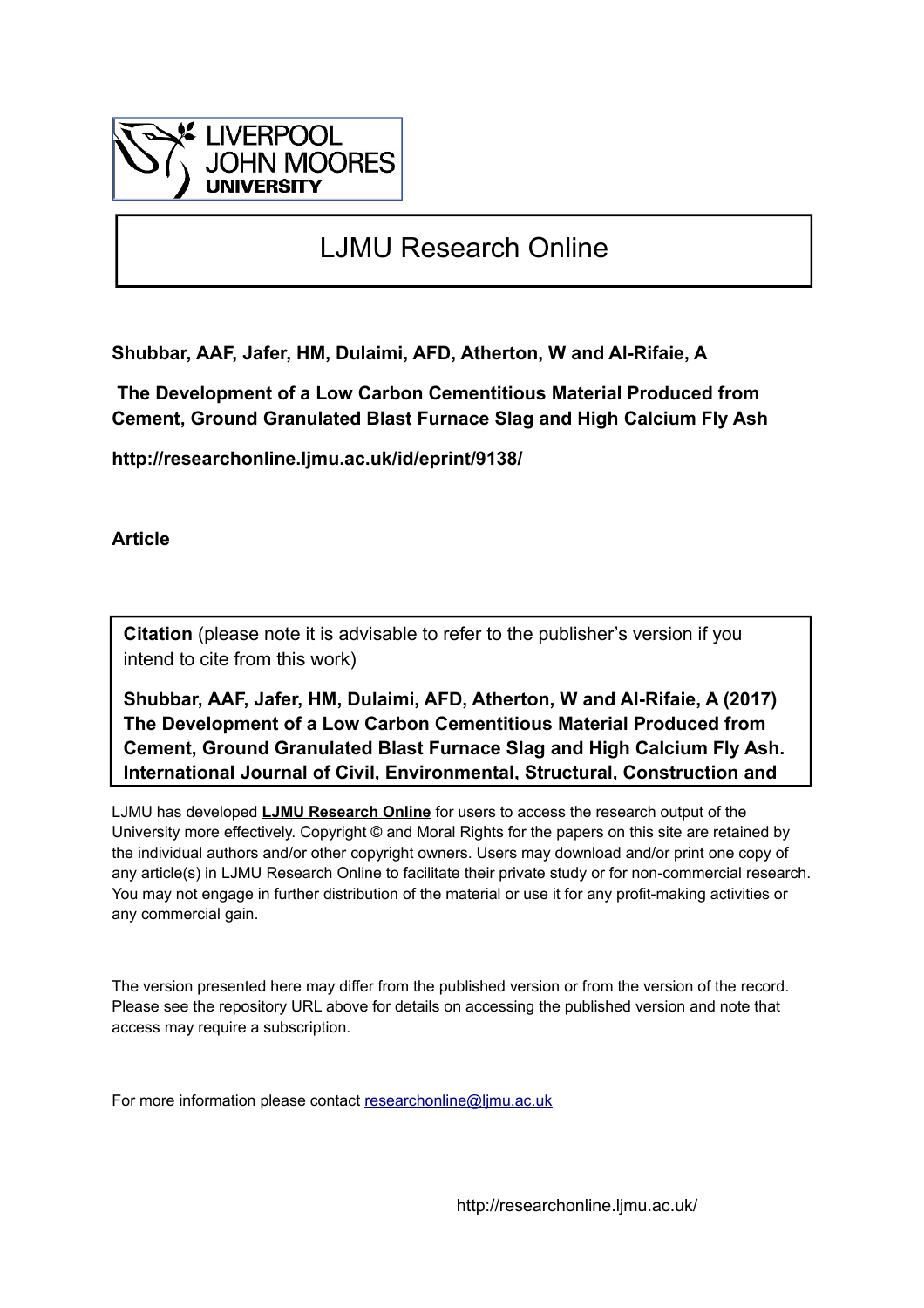# The Development of a Low Carbon Cementitious Material Produced from Cement, Ground Granulated Blast Furnace Slag and High Calcium Fly Ash

Ali Shubbar, Hassnen M. Jafer, Anmar Dulaimi, William Atherton, Ali Al-Rifaie

*Abstract***—**This research represents experimental work for investigation of the influence of utilising Ground Granulated Blast Furnace Slag (GGBS) and High Calcium Fly Ash (HCFA) as a partial replacement for Ordinary Portland Cement (OPC) and produce a low carbon cementitious material with comparable compressive strength to OPC. Firstly, GGBS was used as a partial replacement to OPC to produce a binary blended cementitious material (BBCM); the replacements were 0, 10, 15, 20, 25, 30, 35, 40, 45 and 50% by the dry mass of OPC. The optimum BBCM was mixed with HCFA to produce a ternary blended cementitious material (TBCM). The replacements were 0, 10, 15, 20, 25, 30, 35, 40, 45 and 50% by the dry mass of BBCM. The compressive strength at ages of 7 and 28 days was utilised for assessing the performance of the test specimens in comparison to the reference mixture using 100% OPC as a binder. The results showed that the optimum BBCM was the mix produced from 25% GGBS and 75% OPC with compressive strength of 32.2 MPa at the age of 28 days. In addition, the results of the TBCM have shown that the addition of 10, 15, 20 and 25% of HCFA to the optimum BBCM improved the compressive strength by 22.7, 11.3, 5.2 and 2.1% respectively at 28 days. However, the replacement of optimum BBCM with more than 25% HCFA have showed a gradual drop in the compressive strength in comparison to the control mix**.**  TBCM with 25% HCFA was considered to be the optimum as it showed better compressive strength than the control mix and at the same time reduced the amount of cement to 56%. Reducing the cement content to 56% will contribute to decrease the cost of construction materials, provide better compressive strength and also reduce the  $CO<sub>2</sub>$  emissions into the atmosphere.

*Keywords***—**Cementitious material, compressive strength, GGBS, HCFA, OPC.

#### I. INTRODUCTION

OWADAYS, the global environmental warming and the NOWADAYS, the global environmental warming and the emission of greenhouse gases have become one of the most important issues worldwide. Cement manufacturing alone is responsible for about  $7\%$  of the  $CO<sub>2</sub>$  emissions universally. Production of one tonne of cement results in about one tonne  $CO<sub>2</sub>$  emissions into the atmosphere [1]. This fact

Ali Shubbar, MSc Student, is with the Liverpool John Moores University, Department of Civil Engineering, Liverpool, L3 3AF, UK (e-mail: alishubbar993@gmail.com).

Hassnen M. Jafer, PhD Researcher, and Dr Anmar Dulaimi are with the Liverpool John Moores University, Department of Civil Engineering, Henry Cotton Building, 15-21 Webster Street, Liverpool, L3 2ET, UK.

Dr. William Atherton, Programme Manager, is with the Liverpool John Moores University, Department of Civil Engineering, Peter Jost Enterprise Centre, Byrom Street, Liverpool, L3 3AF, UK.

Ali Al-Rifaie is with the School of Engineering, University of Liverpool, Liverpool, L69 3GQ, UK.

ranked cement manufacturing as the third major producer of greenhouse gases after the transportation and energy generation sectors [2]. In addition, it is estimated that there will be an increase in the production of cement of about 5% annually, as a result of the rapid development in the construction industry worldwide [3].

Numerous studies have been conducted for studying the effectiveness of utilising by-products or waste materials as full or partial replacement for OPC and produce new low carbon cementitious materials [4]. GGBS, a by-product material of the steel industry that is extracted from blast furnaces, is one of the identified viable alternatives to OPC in different applications [5]. An experimental study has been carried out to investigate the effectiveness of using GGBS as partial replacement to OPC by utilising two categories of concrete (M20 and M30) [6]. The results showed that substitution of OPC by GGBS up to 50% was not affecting the compressive strength relative to the control mix and the maximum compressive strength was achieved by the 30% replacement.

The HCFA is classified as fly ash (FA) class C, which has, in addition to its pozzolanic properties, some self-cementing properties that can be attributed to the adequate calcium content [7]. The development of new binary blended cement filler (BBCF) material produced from HCFA and a fluid catalytic cracking catalyst (FC3R), in the field of cold bituminous emulsion mixtures (CBEMs), was conducted by Dulaimi et al. [8]. The new BBCF containing 4.5% HCFA and 1.5% FC3R enhanced the stiffness modulus by around 9% in comparison to mixture treated with OPC.

This paper presents the results of experimental investigation to study the effect of the partial replacement of OPC by GGBS and HCFA to produce a ternary cementitious material with comparable compressive strength to OPC. GGBS was initially used as partial replacement to OPC to produce a BBCM. The compressive strength at ages of 7 and 28 days were used for evaluating the performance of the BBCM relative to the control mix. The optimum BBCM was then utilised with different percentage of substitution by HCFA to produce a TBCM. The compressive strength at the ages of 7 and 28 days was used to assess the performance of the TBCM in comparison to the control mix.

#### II.MATERIALS

#### *A. Sand*

The sand used in this investigation was a normal building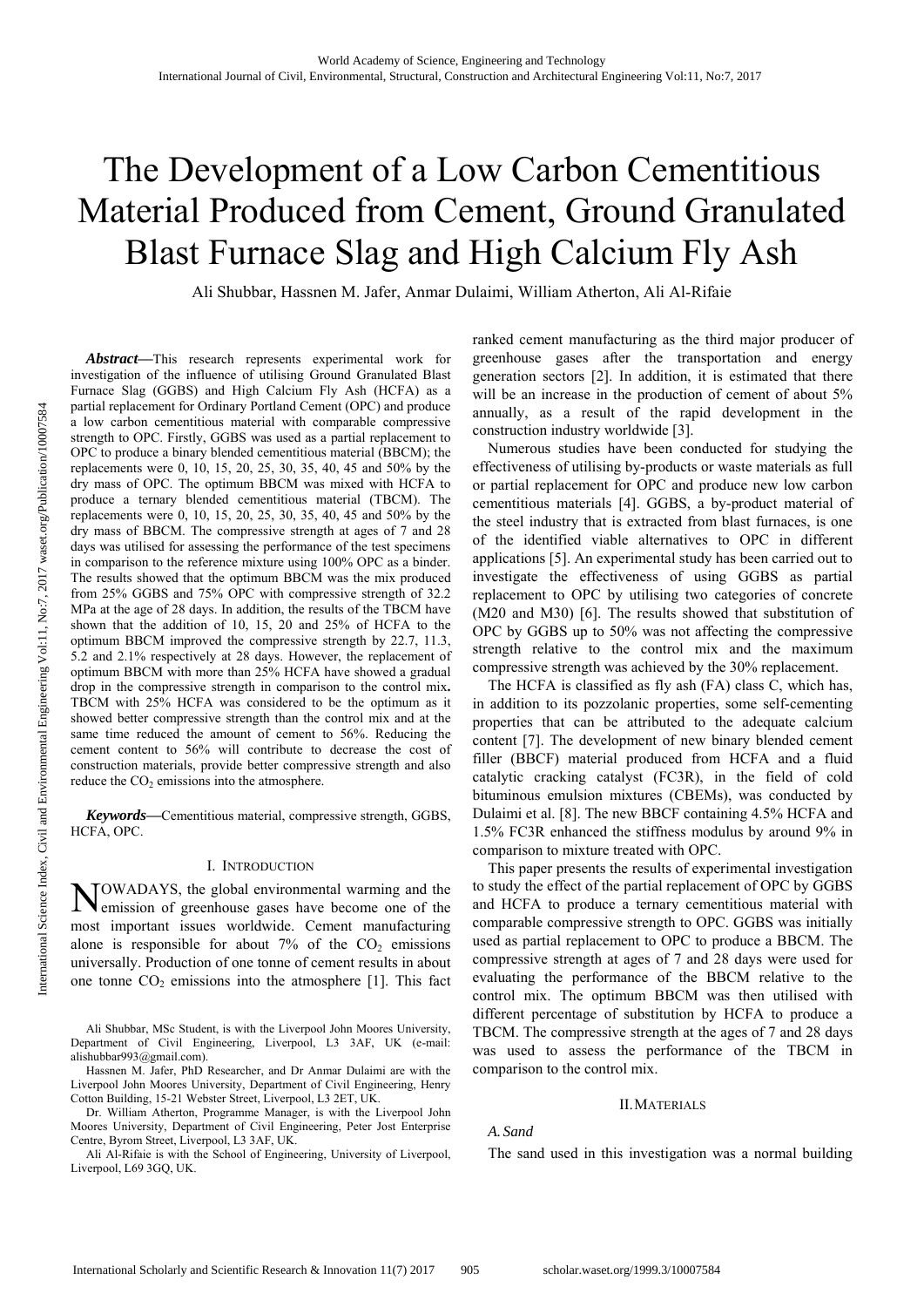sand that identified in BS EN 196-1 with a specific gravity of 2.62 Mg/m<sup>3</sup> [9]. Fig. 1 shows the particle size distribution chart for the sand.



Fig. 1 Particle size distribution chart of sand

| <b>MIXING PROPORTION FOR BINARY BLENDING</b> |            |       |       |     |  |  |
|----------------------------------------------|------------|-------|-------|-----|--|--|
| Mix                                          | <b>OPC</b> | GGBS  | B/S   | W/B |  |  |
| R                                            | 100%       | $0\%$ | 1:2.5 | 0.4 |  |  |
| OGI0                                         | 90%        | 10%   | 1:2.5 | 0.4 |  |  |
| OGI5                                         | 85%        | 15%   | 1:2.5 | 0.4 |  |  |
| OG20                                         | 80%        | 20%   | 1:2.5 | 0.4 |  |  |
| OG25                                         | 75%        | 25%   | 1:2.5 | 0.4 |  |  |
| OG30                                         | 70%        | 30%   | 1:2.5 | 0.4 |  |  |
| OG35                                         | 65%        | 35%   | 1:2.5 | 0.4 |  |  |
| OG40                                         | 60%        | 40%   | 1:2.5 | 0.4 |  |  |
| OG45                                         | 55%        | 45%   | 1:2.5 | 0.4 |  |  |
| OG50                                         | 50%        | 50%   | 1:2.5 | 0.4 |  |  |

# *B.Cement*

OPC type CEM-II/A/LL 32.5-N was used in this study with specific gravity of 2.936 Mg/m<sup>3</sup>.

#### *C.GGBS*

GGBS is a by-product material of iron that is extracted from blast furnaces in water or steam. The specific gravity of GGBS is 2.9  $Mg/m<sup>3</sup>$  as provided by the Hanson Heidelberg Cement Group who supplied the GGBS for this research.

# *D.HCFA*

HCFA is a waste powder material that is produced from the burning processes in a domestic power generation station. This FA has a sufficient amount of silica and high content of CaO to which the pozolanic reactivity and self-cementing properties are attributed respectively.

#### III. EXPERIMENTAL WORKS

# *A.Methodology*

The OPC was initially replaced by GGBS using different percentages (0, 10, 15, 20, 25, 30, 35, 40, 45 and 50%) by the dry mass of OPC to identify the optimum percentage of GGBS in the BBCM, which was found to be 25%. Then, HCFA was used to replace the BBCM using different percentages (10, 15, 20, 25, 30, 35, 40, 45 and 50%) by the dry mass of the BBCM. Tables I and II show the mixing proportions for the binary and ternary blending respectively. The specimens of each mixture were exposed to two different curing periods (7 and 28 days) prior to being subjected to the compression test. Three cubic specimens of  $40\times40\times40$  mm dimensions were prepared for each curing period and mixing proportion. Then, the averages were considered as the final values for the compressive strengths.

| <b>TABLE II</b><br>MIXING PROPORTION FOR TERNARY BLENDING |      |             |       |      |  |  |
|-----------------------------------------------------------|------|-------------|-------|------|--|--|
| Mix                                                       | OG25 | <b>HCFA</b> | B/S   | W/B  |  |  |
| T <sub>10</sub>                                           | 90%  | 10%         | 1:2.5 | 0.4  |  |  |
| T <sub>15</sub>                                           | 85%  | 15%         | 1:2.5 | 0.4  |  |  |
| T <sub>20</sub>                                           | 80%  | 20%         | 1:2.5 | 0.4  |  |  |
| T <sub>25</sub>                                           | 75%  | 25%         | 1:2.5 | 0.45 |  |  |
| T <sub>30</sub>                                           | 70%  | 30%         | 1:2.5 | 0.5  |  |  |
| T <sub>35</sub>                                           | 65%  | 35%         | 1:2.5 | 0.55 |  |  |
| T <sub>40</sub>                                           | 60%  | 40%         | 1:2.5 | 0.55 |  |  |
| T <sub>45</sub>                                           | 55%  | 45%         | 1:2.5 | 0.55 |  |  |
| T <sub>50</sub>                                           | 50%  | 50%         | 1:2.5 | 0.55 |  |  |

## IV. RESULTS AND DISCUSSION

## *A.Particle Size Distribution (PSD)*

The PSD test is an essential test that provides information about the fineness of the materials. Fig. 2 shows the PSD of the OPC, GBS and HCFA as obtained from the laser particle size analyser.



Fig. 2 Cumulative particle size distribution of OPC, GGBS and **HCFA** 

The particle size distribution chart in Fig. 2 shows that GGBS has finer particle size in comparison to OPC. This means that the GGBS has a higher pozzolanic reactivity than the OPC as it has a higher specific surface area (SSA) [9]. Fig. 2 also shows that the HCFA has larger particles relative to OPC, which could retard the performance of the mortars during the hydration reactivity.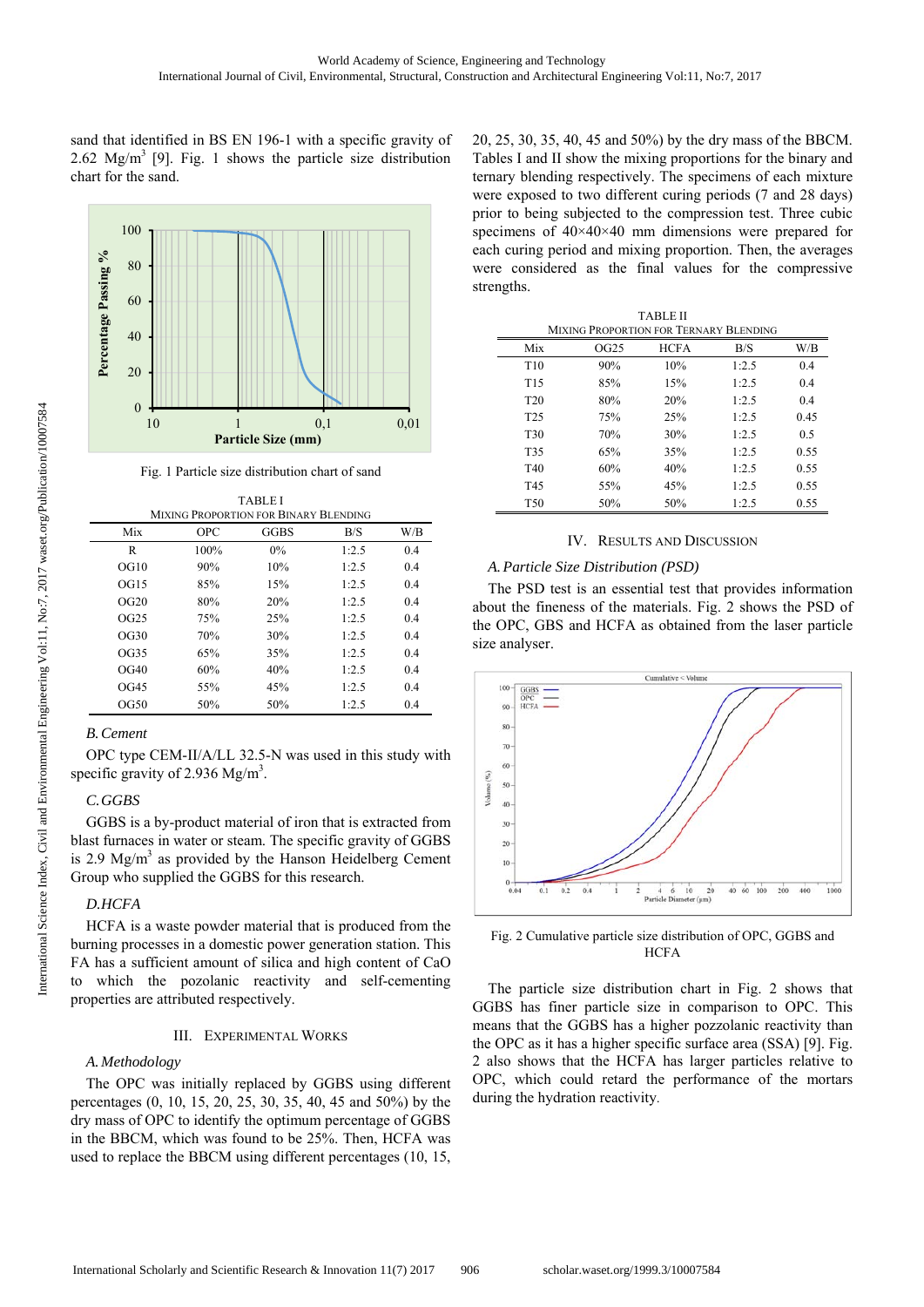#### *B.Compressive Strength*

## 1) The BBCM Optimization

The compressive strengths of the mortars for different percentage combinations of GGBS and OPC with different curing ages are shown graphically in Fig. 3. It can be seen that at the age of 7 days, only OG10, OG20 and OG25 showed an improvement in the compressive strength by about 2% for OG10 and OG25 and 4% for OG20 relative to the control mix with 100% OPC (R). However, the addition of 30% and 35% GGBS caused a reduction in the compressive strength by about 3.6% and 5.1% respectively. Moreover, the replacement of OPC by 40%, 45% and 50% GGBS, caused significant reductions in the compressive strength ranging between 12.7% and 15.6%. This can be attributed to the slow acquisition of strength at initial curing ages for the mixes containing 40% or more GGBS.



Fig. 3 The effect of GGBS on compressive strength at 7 and 28 days



Fig. 4 The effect of HCFA on compressive strength at 7 and 28 days

Regarding the 28 days curing, all the mixes containing GGBS have shown an improvement in the compressive strength relative to the control mix. This means that with increasing the age of curing, the inclusion of GGBS in the mixes has enhanced the compressive strength. This result agreed with the findings of Mangamma et al. [6] and Cheng et al. [10]. Therefore, as OG25 has provided the highest compressive strength with 32.2MPa, it was considered as the optimum BBCM that will be used for producing the TBCM.

## 2) The TBCM Optimization

The compressive strengths of the TBCM mortars produced from different percentage combinations of OG25 and HCFA with different curing ages are shown in Fig. 4. It can be seen from Fig. 4 that at the age of 7 days, all the TBCM mixes have shown a lower compressive strength than the control mix and the BBCM. This can be attributed to the coarse particles of the HCFA that could retard the performance of the mortars during the hydration process. At the age of 28 days, the addition of 10, 15, 20 and 25% of HCFA to the optimum BBCM improved the compressive strength by 22.7, 11.3, 5.2 and 2.1% respectively. However, the replacement of optimum BBCM with more than 25% HCFA have indicated a reduction in the compressive strength up to 50% for the 50% replacement relative to the control mix.. On the other hand, the mixes T30, T35, T40, T45 and T50 have shown a reduction in the compressive strength ranging from 10.3% for T30 to almost 50% for T50 in comparison to the reference mix. This could be due to increase the water/binder ratio to improve the workability, as HCFA needs more water. In this study, the TBCM with 25% HCFA was considered to be the optimum, as it indicated better compressive strength than the control mix and at the same time has reduced the amount of cement by 44%. Such replacement will contribute to reduce the CO2 emissions and at the same time provide better compressive strength at suitable curing times.

#### V.CONCLUSION

The aim of this study was to investigate the influence of utilising GGBS and HCFA as a partial replacement for OPC and to produce a low carbon cementitious material with comparable compressive strength to OPC. According to the results of the experimental investigation, it can conclude that:

- Mortar containing GGBS and HCFA is considerably affected by the age of curing. Curing for more than 7 days is vital for the strength development of the mortars.
- At the age of 7 days, the mortars with 10, 20 and 25% GGBS have shown increment in the compressive strength in comparison to the control mix (R). However, the mortars with 30, 35, 40, 45, and 50% of GGBS have caused noticeable reductions in the compressive strength relative to the control mix.
- At the age of 28 days, all the mixes containing GGBS have indicted an improvement in the compressive strength relative to the control mix.
- The optimum BBCM was the mix with 25% GGBS and 75% OPC which has a compressive strength of 32.2MPa at the age of 28 days.
- Regarding the ternary blending, at the age of 7 days, all the TBCM mixes have shown a reduction in the compressive strength relative to both the control mix and the optimum BBCM.